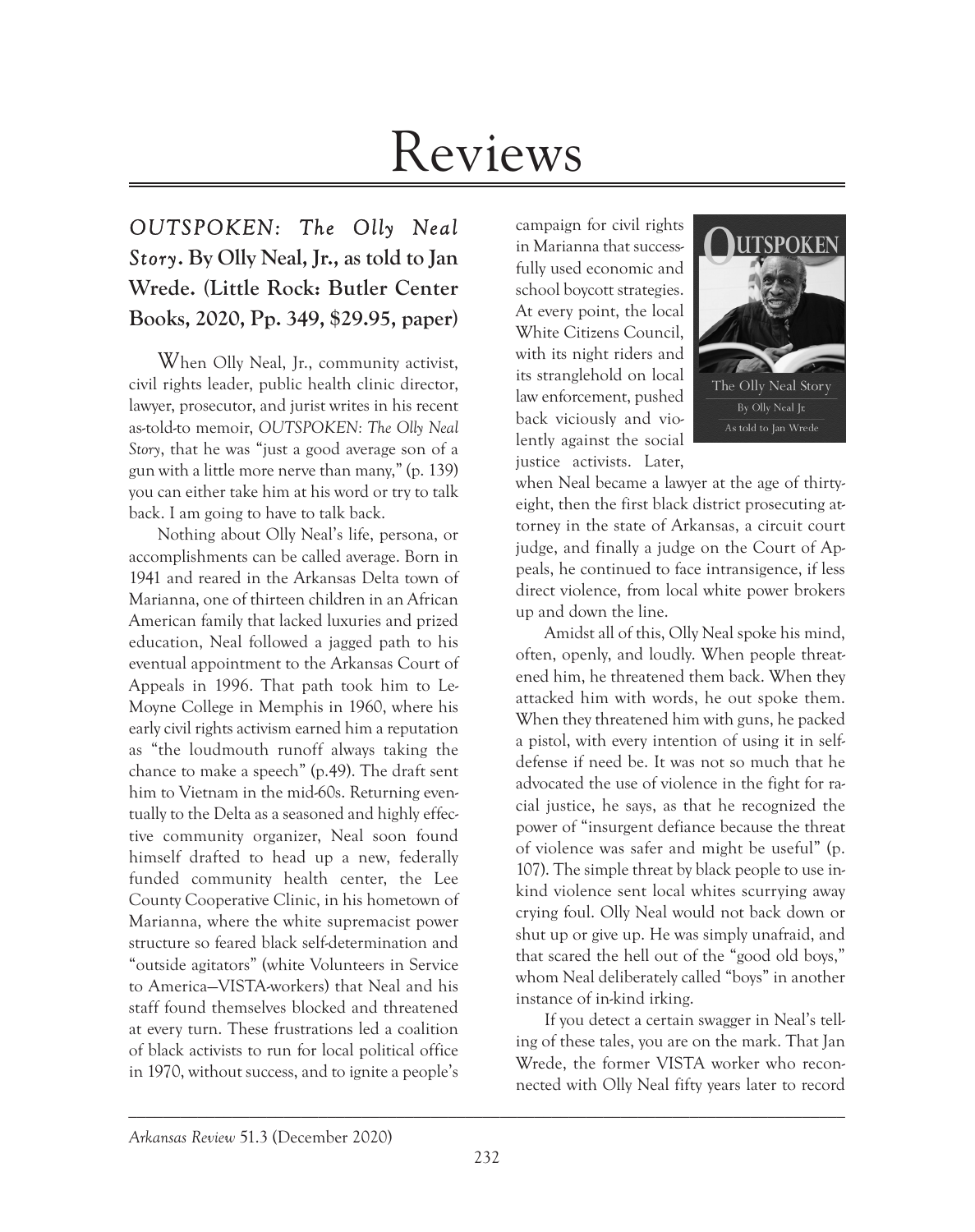and shape this as-told-to account, did not recoil from a verbatim retelling of Neal's adventures with whiskey and women, his barroom standoffs, or tales of male bonding (as in watching the female "scenery" at lawyerly events with his nemesis, the racist white prosecuting attorney Gene Raff, assessing "which woman was the most attractive, which man had more than he deserved" p. 201. ), speaks to her dedication to unvarnished truth telling in this memoir. It is not polished up for today's feminist sensibilities, and I am glad that as a team, Neal and Wrede did not do that. We get Neal's voice, fearless, frank, at times profane, sometimes a bit sheepish about youthful indiscretion or vainglory, and often genuinely remorseful about life choices that may have harmed people he loved. One gets the sense that Olly Neal is as outspoken to his conscience as he is to everyone else in earshot. He is a teller of truths.

Everyone interested in the late twentieth-century fight for social justice in the Arkansas Delta should read this book. Judge Olly Neal has been inducted into the Arkansas Black Hall of Fame (2014). *OUTSPOKEN: The Olly Neal Story* tells you why.

--Lauri Umansky

## *Vaudevilles***. Gordon Osing. (New York: Spuyten Duyvil, 2020. Pp. 76. \$13.22, paper)**

\_\_\_\_\_\_\_\_\_\_\_\_\_\_\_\_\_\_\_\_\_\_\_\_\_\_\_\_\_\_\_\_\_\_\_\_\_\_\_\_\_\_\_\_\_\_\_\_\_\_\_\_\_\_\_\_\_\_\_\_\_\_\_\_\_\_\_\_\_\_\_\_\_\_\_\_\_\_\_\_\_\_\_ V*audevilles* is Gordon Osing's latest and arguably finest volume by a poet with ties to a region that has produced many gifted lyricists, including Miller Williams, R. S. Gwynn, Frank Stanford, C. D. Wright, and Jo McDougall. He served for decades on the English and Creative Writing faculty at the University of Memphis, and established the River City Contemporary Writers Series that continues to feature prominent guest speakers such as W. S. Merwin, Carlos Fuentes, Seamus Heaney, and Carolyn Forche.

Osing is a past master of the sonnet sequence that sustains a thematic continuity, but he proves equally adept with narrative meditations focusing on poets, painters, musicians, and the notorious Marquis de Sade.

He opens *Vaudevilles* with "Georg Trakl," about a German Expressionist poet whose sublime genius was compromised by his addiction to cocaine and an incestuous longing for his younger sister, Grete. But this entry is no mere recapitulation of the young *poet maudit*'s tragic life-circumstances; Osing literally places his auditor in the shoes of his dubious protagonist through evocative lines that conjure a snowshrouded Salzburg nightscape almost a century after Trakl's birth: "The farthest star hints of things to come / when his feet, too, like mine tonight / grind softly into the fallen white" (p. 1). He proceeds to intone in deft cadences the myriad enticements that Salzburg embodies for a vulnerable young practitioner of the language arts: "these avenues where all afternoon / murderously handsome dames sipped / chocolate and pinced candied delicacies, / their arms on the table, death at rest" (1). The repetition of short *i* in the locutions "sipped," "pinced," "candied," and "delicacies" intimates with what exquisite relish these Austrian nymphets partake of confections beyond all but the listing imagination of a famished soul like Trakl's.

Osing's speaker knows that he need not rehearse the lurid particulars of Trakl's ultimate fate, how the young pharmacist turned wordsmith became addicted to the opiates he was li-

censed to dispense. When WWI broke out, he was put in charge of a makeshift infirmary in a barn where ninety wounded soldiers were confined. Even those who mercifully passed out from the unendurable agony of their wounds were doubtless



*Arkansas Review* 51.3 (December 2020)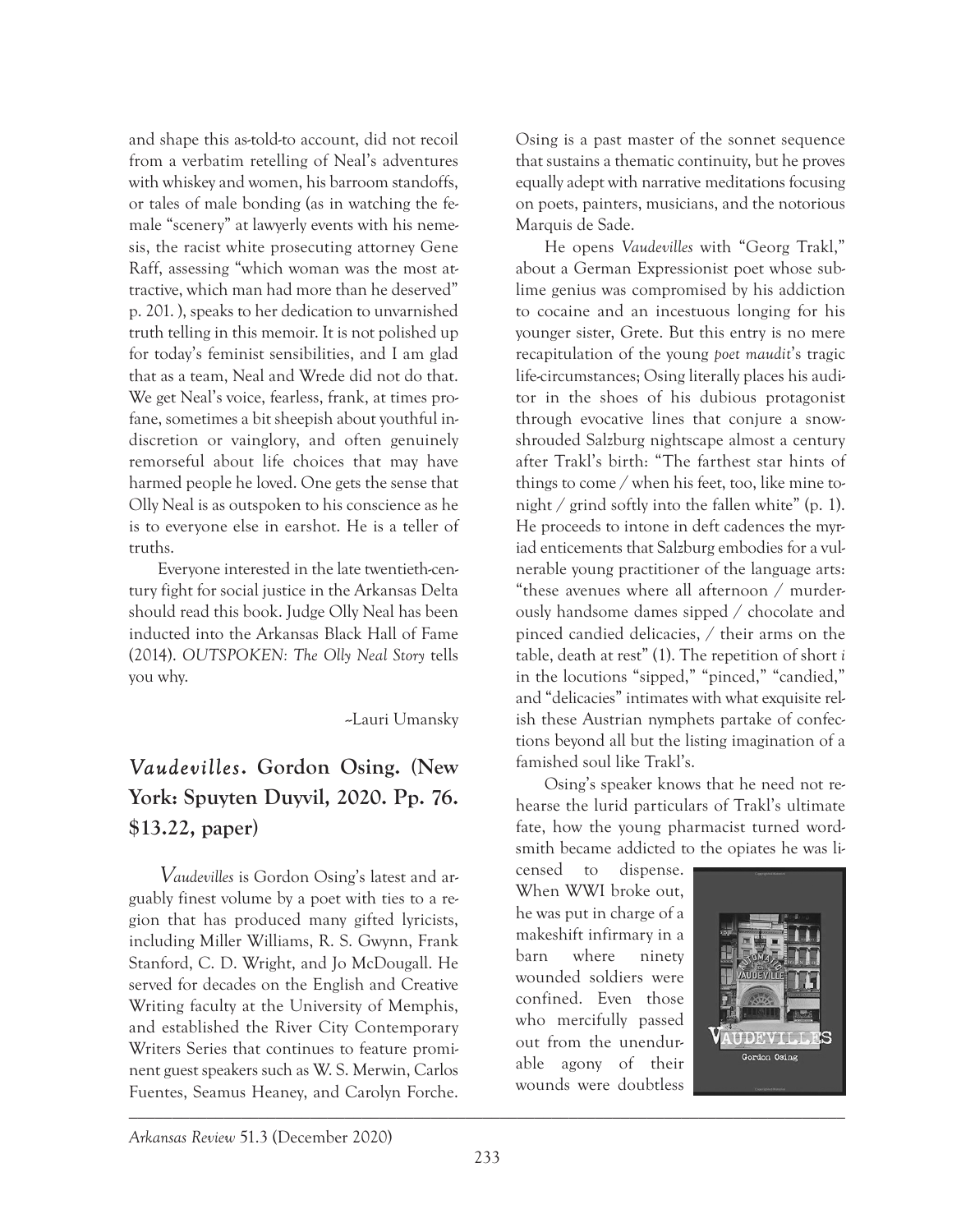cruelly revived by the ammonia rising off liquid excrement in those stables. When one of the dying men put a pistol in his mouth and plastered his own brains all over the wall, Trakl suffered a mental breakdown and soon after died of a cocaine overdose.

Osing juxtaposes against this grim biographical sketch a tableau at once delicate but also steadfast in its refusal to succumb to sentimentality: "Waiters know everything. / Clever ornaments devoted to the Nativity / go cheap enough in the cathedral square" (p. 2). Indeed, he has yet another piquant barb in his arsenal: "Why not pay / the darkness its dues, wine and candles / and too glad music. Let evenings be / many, night one" (p. 2). But Osing then renders the ineffable loveliness of "Silent Night" in Teutonic accents: "*Stille Nacht, Heilige Nacht, Alles Schlaft* . . . ." (p. 2). One misses only Trakl's remarkable facility with color motifs in the Delta poet's gloss on this refrain: "He had it both ways, a world outside / time and languaged to heart-breaking / perfection, to pure longing, honoring / most of all the unsayable" (p. 3).

Osing pays his subject the supreme compliment by coupling Trakl's nuanced aesthetic with that of the composer who is to music what Michelangelo is to sculpture, Raphael to painting, and Shakespeare to dramatic verse: "In *Mozartplatz*, in a world silent and white, / I see music made of finesse beyond reason / and I hear hungry boots on the ground" (p. 4). In this hushed realm of psychic wonderment evoking a season when frost flowers on window panes, Osing's speaker proves capable of listening generously to the crunch of boot soles on virgin snow. His closure is a veritable tour de force, compounding Mozart's elusive genius with Trakl's stark lexical modesty: "His heart alone was his model" (p. 4).

"Seen on CNN on the Sealink," a poem originally appearing in the *New Yorker*, provides a vivid depiction of the RMS *Titanic* that still bears mute testimony to the overreaching pride of humankind. The British passenger vessel operated by the White Star Line was deemed unsinkable

when it embarked on its maiden voyage from Southampton to New York City, but after the ship struck an iceberg in the wee hours of April 15, 1912, more than 1,500 souls perished in waters estimated at a bone-numbing 28 degrees. Osing's opening stanza consists of eight decasyllabic lines, truncated or extended by perhaps a metrical foot and merits quoting entire:

The waltz of the water at this depth, they say is both faint and unbelievably graceful, and the brass chandelier in the main ballroom of the *Titanic* swings even now a little from time to time, surround by the myriad living moats and swirling fins. There is precious crystal lying about in the sand

and musical instruments lilting the night. (52) The poet demonstrates his considerable prosodic skill through repeated bilabials in the metaphorical "waltz of the water," which amounts to a *danse macabre* afoot at depths almost unfathomable at the hour the maritime disaster transpired.

Moreover, the assonantal *a* sounds in the embedded subject-verb combination "they say" are reiterated in the idioms "faint" and "graceful" in line three. Osing insinuates that the patina of the "brass chandelier" suspended in this ice-water mansion's "main ballroom" betrays more decadence than opulence, insofar as it "swings even now a little." He even cleverly interposes a selfreflexive pun with the turn of phrase "from time to time." Indeed, to take the full measure of Osing's linguistic virtuosity requires considerable engagement with the text. But the narrative backdrop chills one to the marrow as the metonymic "swirl of fins" connotes the toothed gullet of a cruising hammerhead.

The *Titanic*'s wreckage lies almost 2 ½ miles below the surface, and so there is no light to strike prismatic tints from "precious crystal lying about in the sand." But the poet conjures scenarios—"musical instruments lilting the night"—that speak as much to courage and dignity as to pathos and whimsy. Even as the great ship slowly sank, bandmaster Wallace Hartley and his tiny orchestra played on into the night to maintain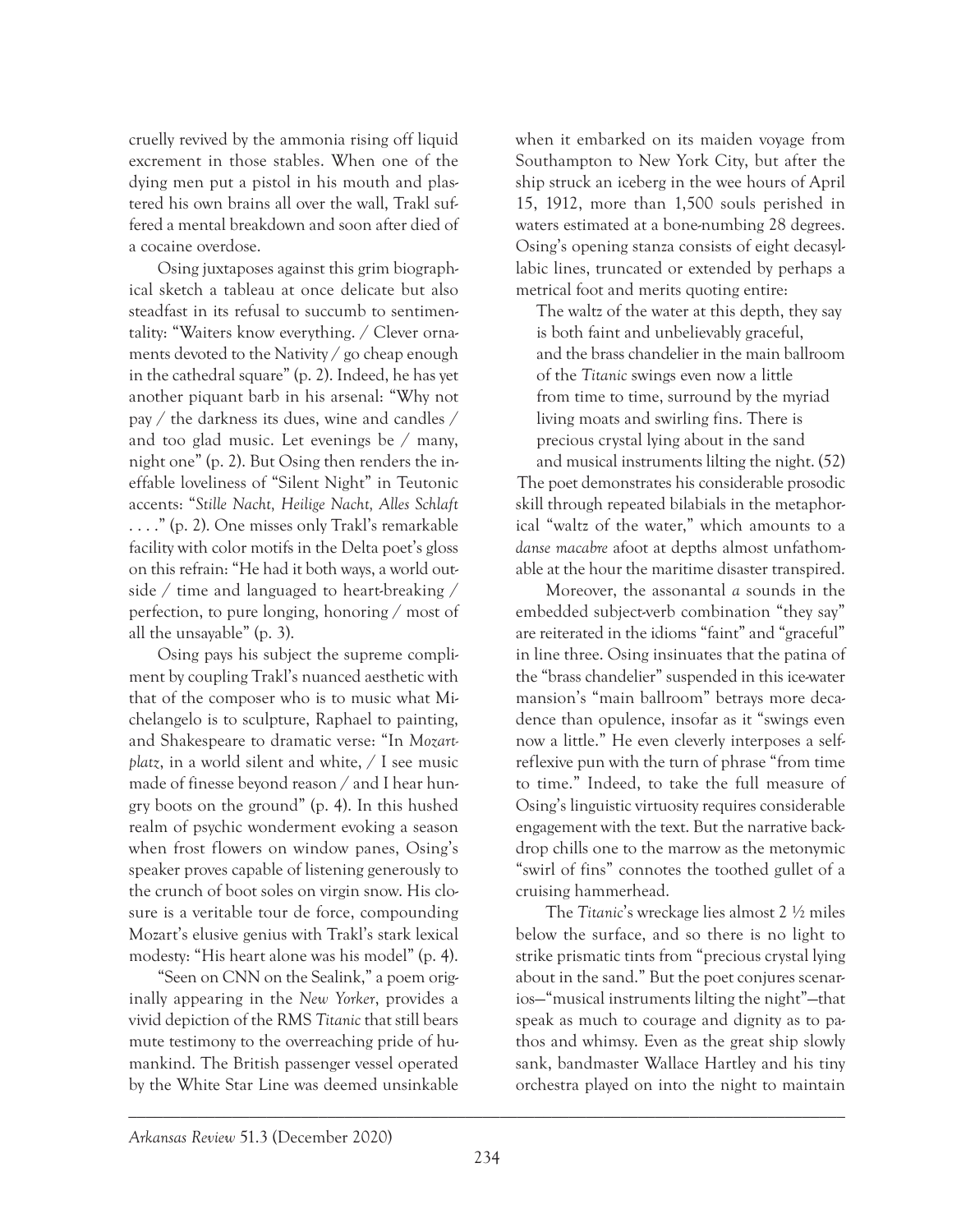decorum while women and children were loaded into the lifeboats. His rosewood violin, with its corroded engraved silver plate, was still strapped to his lifeless body when it was recovered two weeks after the palatial luxury-liner slid beneath the freezing Atlantic waters. Osing's second stanza offers a counterpoint to his first, although it seems to pick up where it left off: "Mahogany steps still lead down / to impenetrable staterooms" (p. 52). But the veneer of those boards, where the affluent went first-footing to their final rest, suddenly fades in the probing beams of *Alvin*, the manned deep-ocean submersible that discovered the *Titanic* in 1985: "The blinding / light of the mechanical sub shows them / not knowing how to flee" (p. 85).

Here Osing's poem must inevitably be compared to Thomas Hardy's "Convergence of the Twain." If the English poet meant to condemn the vulgar materialism of the Edwardian era, Osing seems to be similarly inclined, but here "the Spinner of the Years" in Hardy's verse diatribe is replaced by the gentle oscillation of the *Alvin*'s propellers. Indeed, Osing's concluding stanza subtly demystifies an event that Hardy lent apocalyptic dimensions:

Here one finally knows the last moments of some victorious living blinded in green; the place of diamonds and grand dinners. One wishes to find nothing altered here, so what's to dread? All this destined

to be raised shrinking to our lights. (p. 52) Osing introduces into this sestet not one but two deliciously wicked puns. The adjective-noun combination "victorious living" alludes to Hardy, the Victorian novelist turned modernist poet who was often defined by his tendency to deplore Edwardian excess. Moreover, the locution "dread" suggests "dreadnought," the early 20th century battleships built along the dimensions of the *Titanic*. The term "dreadnought" means literally to fear nothing, as indeed those who booked passage on the ill-fated White Star vessel did not. But for Osing the *Titanic*'s cruelest destiny is to be hooked, then gaffed and raised like a proud marlin growing smaller and smaller as it is lifted clear of its natural element "to our lights."

Osing's knack for the dramatic monologue comes to the fore in "Sade's Hometown," a conflation of his narrator's voice and that of the profligate French nobleman notorious for his feckless escapades in both fashionable boudoirs and seedy bordellos. The poem opens with the persona's ruminations on the dissolute aristocrat with lace at his cuffs and ruffles at his throat, a pariah in his own domain: "Paris wouldn't have him, the ignoble Marquee, / where brothels and taverns and dice make / a decent evening" (p. 42). With his flushed, loose, handsome face and hatred of the Godly, de Sade eagerly awaits the onset of that hour between dog and wolf: "He smiles / for the light following the turning-on of lamps. / Their flesh is more ghostly than their souls. / Their angst? They deny the bodies of others" (p. 43). If the speaker considers the realms of the spirit and flesh as one, de Sade views the bodies of his familiars as being even less corporeal than their "souls." He intends to defile both whenever it becomes his gentle pleasure to do so: "'They come to act out their souls, as if / having learned the sexual leads to theatre, / thus also pain, that laughter and crying out / are mere claptraps'" (p. 43).

Osing's considerable gift for wordplay is once more in evidence. Etymologically, "claptrap" derives from early Eighteenthy-century English and refers to theatrical techniques designed to incite cheap applause. But the poet resorts to his speaker's reputation as a rakehell and whoremaster to devise a portmanteau word all his own. An infamous libertine, the Marquise would doubtless have had his share of experience with gonorrhea or the "clap". Therefore, when his de Sade employs the word "claptrap" he pokes more than mischief fun at a harlot's private parts. Elsewhere, Osing's interior speaker observes: "'I am simply for the carnival in others' worlds / What would anyone not do to be at home / in others' excitements'" (p. 43). One may be certain that de Sade knows the carnivalesque does not preclude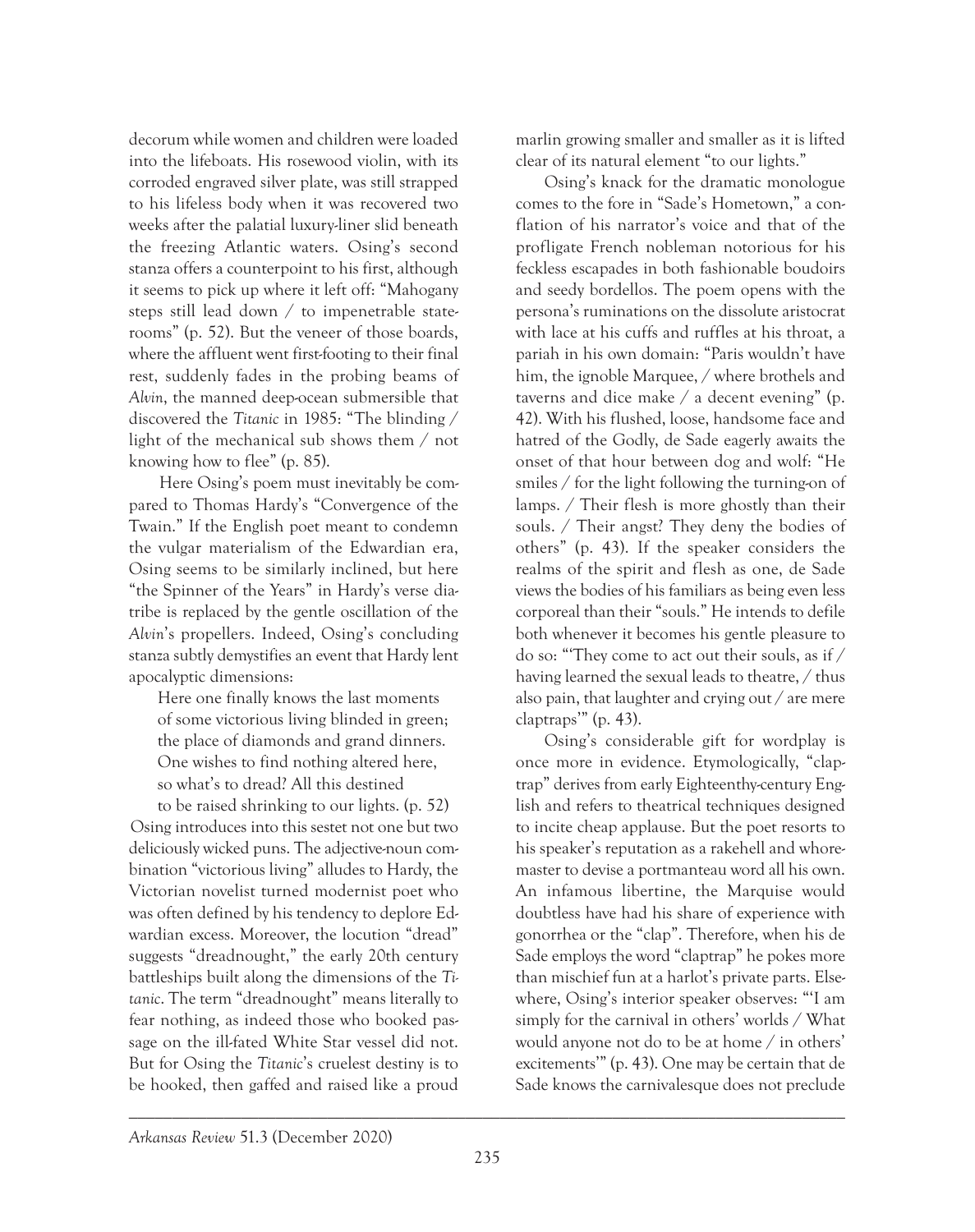the carnal.

Osing concludes his own disquisition on the Frenchman, whose writings combined philosophical discourse with exquisitely depraved pornography, by describing a communion more poignant than fleshly: "Sade watches the sun fall egg-orange, / magenta then, to blood, at last to wine. / The servants will have lighted the lamps / in his chambers, set ample food and vessels" (p. 44). This simple repast will be the Marquise's last. *Vaudevilles* is one of Osing's finest collections in career marked by abundance, variety, and complete competence.

--Floyd Collins

*Intercultural Education, Folklore, and the Pedagogical Thought of Rachel Davis DuBois***. By Jan Ro- senberg. (Chan, Switzerland: Palgrave Macmillan, 2019. Pp. 146, index, il- lustrations, one black and white pho- tograph, \$57.19, hardcover)**

With the contemporary focus on diversifying Pre-Kindergarten to graduate education, it is intriguing to consider earlier movements in educational reform. Established in the 1970s, multicultural education continues to influence diversity initiatives. Prior to this educational era, we can see influences from Civil Rights on education, including the establishment of minority, ethnic, and indigenous studies. Jan Rosenberg reaches back earlier to provide intellectual context for gaining wider perspectives on the history of education through a consideration of Rachel Davis DuBois's contributions. As Rosenberg notes, DuBois, in turn, was strongly influenced by early twentieth century educationists, notably John Dewey and those who contributed to the progressive educational movement of the early twentieth century. Rosenberg avers that DuBois's educational theory and practice provided a strong basis for contemporary educational initiatives, particularly those associated with integrat-

ing folklore in elementary and secondary school curricula. Her book provides historical sketches and theoretical models useful for a range of educational programs, including specialized projects for museums, historical societies, libraries, and other organizations with educational coordinators.

Rachel Davis DuBois (1892-1993) began teaching in Glassboro, New Jersey. As a classroom teacher, she incorporated her theater background in dramaturgical approaches to pedagogy. Descriptions of her classroom activities reveal she was taking experiential approaches to learning by including hands-on lessons that involved student role-playing of significant historical events, such

as the signing of the Declaration of Independence. She developed a pedagogy that moved beyond the "great men doing important deeds" content of social studies curricula. A member of the Religious Society of Friends, DuBois reflected on how her Quaker faith could be a



resource for expanding her work in education. After five years of teaching, she left the classroom to work with the American Friends Service Committee in Philadelphia. In this new position, she traveled to South Carolina to assess a school organized by Martha Schofield, a fellow Quaker. During these travels, she gained an experience of life in the Jim Crow South, where she developed a strong commitment to anti-racism. This led to her interest in integrating prejudice-reduction into schooling. In the early 1920s, she took up this interest as the key focus of her life's work, or what Quakers refer to as a Concern. Upon completing an EdD, she worked as an educator by crafting projects that fit within the intercultural education movement that blossomed in the 1940s and 50s.

Jan Rosenberg became interested in intercul-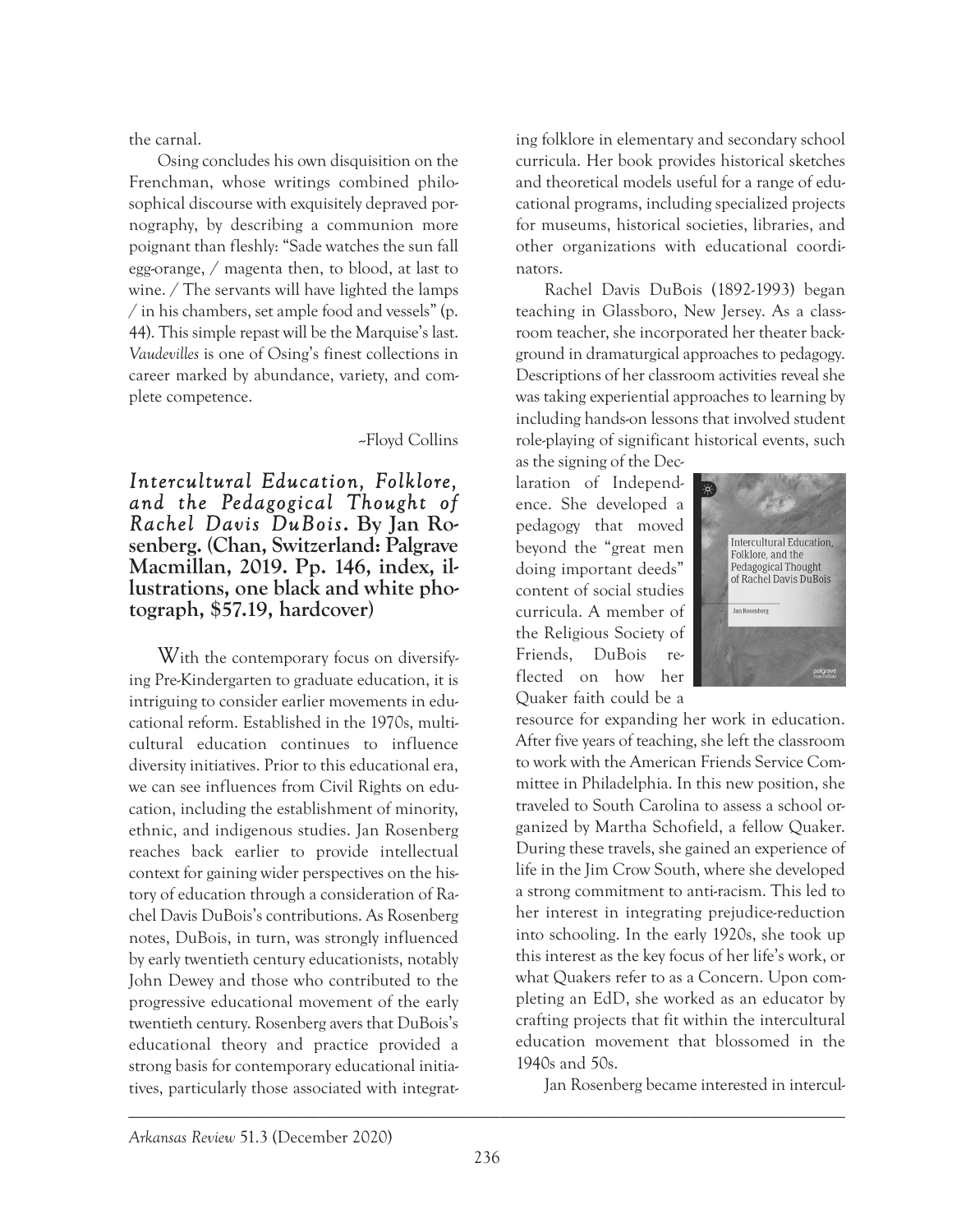tural education during her own career within Folklife in Education (FIE). FIE emerged in the United States during the 1970s, and it is modeled primarily on Artist in the Schools programs funded by local, state and national arts agencies. These projects continue to place artists and musicians in schools where they work with teachers to expand their school's instruction in the fine arts. Folklorists recognized that they could use this model to serve as folklorists-in-residence at various schools, where they could coordinate presentations by folk artists and musicians. Rosenberg has coordinated various residency programs, and she describes how she facilitated presentations by traditional artists through her work in Arkansas, Florida, Indiana, Oklahoma, Texas, and Indiana. The FIE movement continues to include these kinds of residencies, but proponents of FIE have expanded their reach. Many now work as folk arts coordinators in the public sector, museum educators, diversity consultants, and in other forms of heritage education. There is a wide range of work, but much of it is unified by various common interests. Those in FIE integrate traditional culture and social history into curricula. They emphasize the need to make connections to local history and culture to a school's educational approaches. There is a strong emphasis on connecting schools to wider communities, and these educators emphasize the need to make their diverse programs inclusive. In the growing body of scholarship on FIE, writers have explored how these typical approaches can be connected to other elements of educational theory and practice. Furthermore, there is an open-ended quality to FIE that allows for a range of approaches, including the use of narrative theory and dramaturgy within pedagogy.

Rosenberg's book revolves around three poles. The first is an adumbration of DuBois's biography. The second element is a consideration of salient aspects of educational theory. The final axis point is Rosenberg's own experience in FIE. She links all three together by pulling together elements of educational theory that support DuBois's approaches to intercultural education that she coordinated through the Workshop for Cultural Democracy in the 1940s and 50s. DuBois oversaw an interesting range of projects in this era. They included in-school presentations by local resource people, fieldtrips to local sites of cultural significance, programs for teachers' own professional development, neighborhood festivals, and an intriguing project called the *Parranda*. This educational activity was inspired by a Puerto Rican woman who participated in Workshop for Cultural Democracy projects. Rosenberg identifies her as Mrs. Torres, who explained that a *parranda* was an evening party that included house-to-house visitation. Mrs. Torres gave DuBois the inspiration of adapting this activity into an educational project that involved a sharing of culture through direct exchanges in individuals' homes. Foodways traditions and other forms of expressive culture were often put on center stage during these *Parrandas*, and they serve as models for making direct connections between schools and communities.

Rosenberg considers these activities in relation to DuBois's wider ideas about intercultural education. The book succeeds in showing how DuBois was able to create activities drawn from her central concern with using education to challenge racism and other forms of prejudice. The discussion is most interesting when Rosenberg links DuBois's thinking to aspects of Quaker worldview. The emphasis on the power of the ineffable Inner Light incorporates spirituality into the history of education, and its inclusion also provides an excellent way to consider the importance of human agency within educational theory. Although the specifics of educational theory are too complex to summarize in a book review, it is important to recognize how DuBois's thinking includes a consideration of social and emotional aspects of experience that accompany the intellectual elements of learning. Factors that broaden the context of learning and teaching between the purely intellectual are particular relevant to the intercultural education of DuBois.